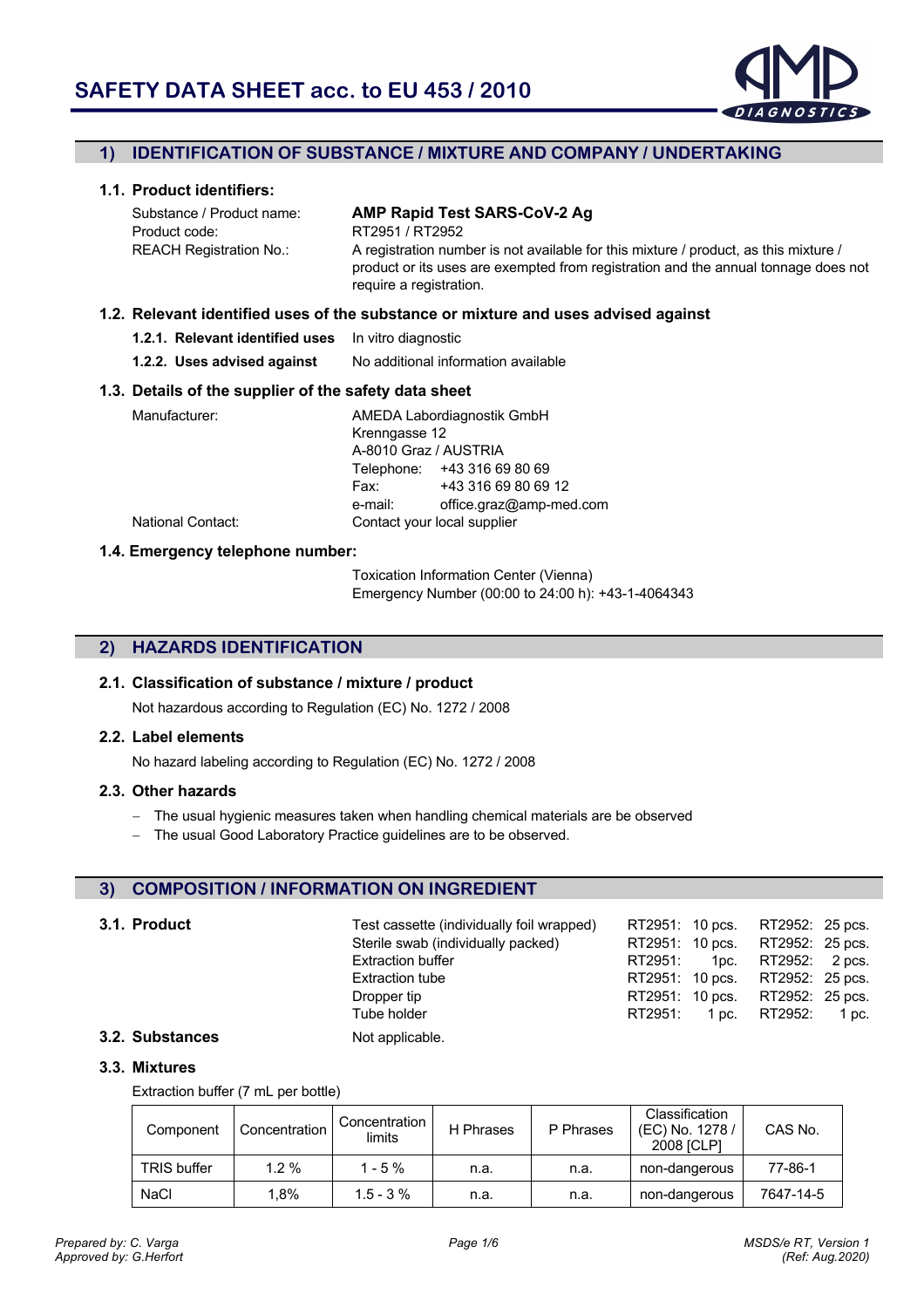

| Component    | Concentration | Concentration<br>limits | H Phrases                  | P Phrases                                                                                     | Classification<br>(EC) No. 1278 /<br>2008 [CLP]                     | CAS No.    |
|--------------|---------------|-------------------------|----------------------------|-----------------------------------------------------------------------------------------------|---------------------------------------------------------------------|------------|
| Proclin 300  | 0.15          | $0.2 - 0.3 %$           | 302-312-314<br>317-332-411 | 273-280-301<br>303-304-305<br>310-312-338<br>340-351-353<br>361                               | Acute toxic 4<br>Skin corr. 1A<br>Skin sens. 1<br>Aquatic chronic 2 | n.a.       |
| Twin 20      | 0.5%          | $0.4 - 0.6 %$           | n.a.                       | n.a.                                                                                          | non-dangerous                                                       | 9005-64-5  |
| Sodium Azide | $0.09\%$      | $0.08 - 0.10 %$         | 301-310-318<br>370-372-401 | 260-262-264<br>270-273-280<br>301-305-307<br>310-311-321<br>330-338-351<br>352-361-405<br>501 | Acute toxic 2<br>Aquatic acute 1<br>Aquatic chronic 1               | 26628-22-8 |

This reagent does not contain any dangerous substances in reportable quantities.

# **4) FIRST AID MEASURES**

Refers to extraction buffer only

#### **4.1. Description of first aid measures**

| <b>General notes:</b>                               | Move out of dangerous area. Consult a physician. |
|-----------------------------------------------------|--------------------------------------------------|
| <b>Following inhalation:</b>                        | Fresh air. Does not require medical control.     |
| <b>Following skin contact:</b>                      | Wash with plenty of water.                       |
| <b>Following eye contact:</b>                       | Rinse immediately with plenty of water.          |
| <b>Following ingestion:</b>                         | Requires medical control.                        |
| Self-protection of the first aider: Not applicable. |                                                  |
|                                                     |                                                  |

**4.2. Most important symptoms and effects, both acute and delayed**

No additional information available.

**4.3. Indication of any immediate medical attention and special treatment needed**

No additional information available.

# **5) FIREFIGHTING MEASURES**

### **5.1. Extinguishing media**

No restrictions.

**5.2. Special hazards arising from the substance or the mixture**

Hazardous combustion products: Dangerous decomposition is not anticipated.

**5.3. Advice for firefighters**

No additional information available.

# **6) ACCIDENTAL RELEASE MEASURES**

Refers to extraction buffer only

### **6.1. Personal precautions, protective equipment and emergency procedures**

In case of spillage, wash up with plenty of water. Wear gloves and protective clothing. Absorbent material : Special measures to limit damage are not necessary.

#### **6.1.1 For non-emergency personnel**

No additional information available.

**6.1.2. For emergency responders**

No additional information available.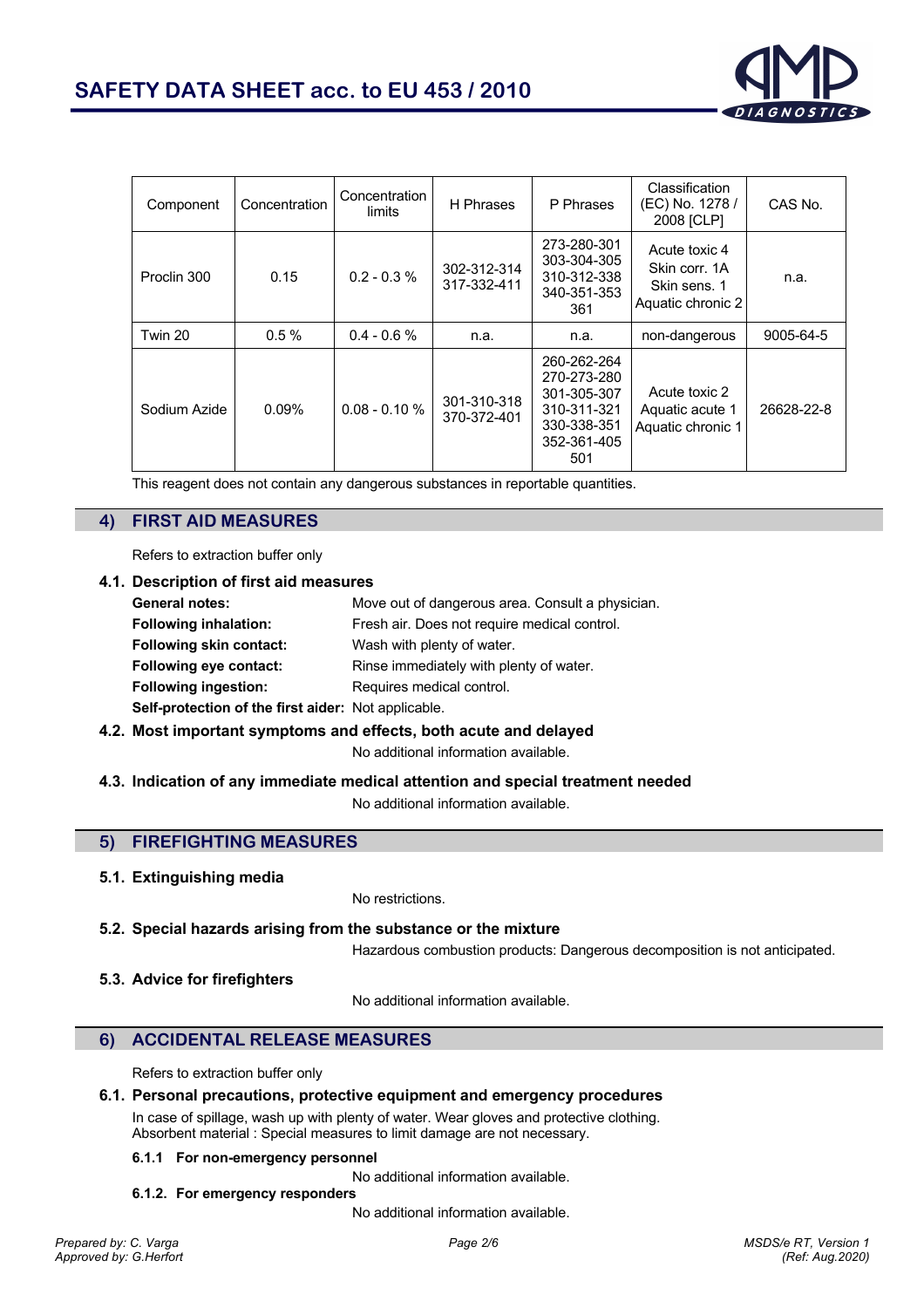

|    | 6.2. Environmental precautions                                    |                                                                              |
|----|-------------------------------------------------------------------|------------------------------------------------------------------------------|
|    |                                                                   | No additional information available.                                         |
|    | 6.3. Methods and materials for containment and cleaning up        |                                                                              |
|    | 6.3.1. For containment                                            |                                                                              |
|    |                                                                   | No additional information available.                                         |
|    | 6.3.2. For cleaning up                                            |                                                                              |
|    |                                                                   | No additional information available.                                         |
|    | 6.3.3. Reference to other sections                                | See section 7.                                                               |
|    |                                                                   |                                                                              |
| 7) | <b>HANDLING AND STORAGE</b>                                       |                                                                              |
|    |                                                                   |                                                                              |
|    | 7.1. Precautions for safe handling<br><b>Protective measures:</b> |                                                                              |
|    |                                                                   | Wear rubber gloves and protective clothing.                                  |
|    | <b>Measures to prevent fire:</b>                                  |                                                                              |
|    |                                                                   | No additional information.                                                   |
|    | Measures to prevent aerosol and dust generation:                  |                                                                              |
|    |                                                                   | No additional information.                                                   |
|    | Measures to protect the environment:                              |                                                                              |
|    |                                                                   | No additional information.                                                   |
|    | Advice on general occupational hygiene:                           |                                                                              |
|    |                                                                   | No additional information.                                                   |
|    |                                                                   | 7.2. Conditions for safe storage, including any incompatibilities            |
|    | Technical measures and storage conditions:                        |                                                                              |
|    |                                                                   | Storage temperature 2° - 30 °C.                                              |
|    | <b>Packaging materials:</b>                                       |                                                                              |
|    |                                                                   | Cardboard box.                                                               |
|    | Requirements for storage rooms and vessels:                       |                                                                              |
|    |                                                                   | No specific requirements or restrictions. Keep away from food and beverages. |
|    | Storage class:                                                    |                                                                              |
|    | Further information on storage conditions:                        | No additional information.                                                   |
|    |                                                                   |                                                                              |
|    | 7.3. Specific end use(s)                                          |                                                                              |
|    | <b>Recommendations:</b>                                           | Apart from the use mentioned in section 1.2 there is no alternative use.     |
|    |                                                                   |                                                                              |
| 8) | <b>EXPOSURE CONTROLS/PERSONAL PROTECTION</b>                      |                                                                              |
|    |                                                                   |                                                                              |
|    | 8.1. Control parameters                                           |                                                                              |
|    |                                                                   | No data available.                                                           |
|    | 8.2. Exposure controls                                            |                                                                              |
|    | 8.2.1. Appropriate engineering controls                           |                                                                              |

**Substance/mixture related measures to prevent exposure during identified uses:**

No additional information.

**Structural measures to prevent exposure:**

No additional information.

#### **Organisational measures to prevent exposure:**

No additional information.

#### **Technical measures to prevent exposure:**

No additionnal information.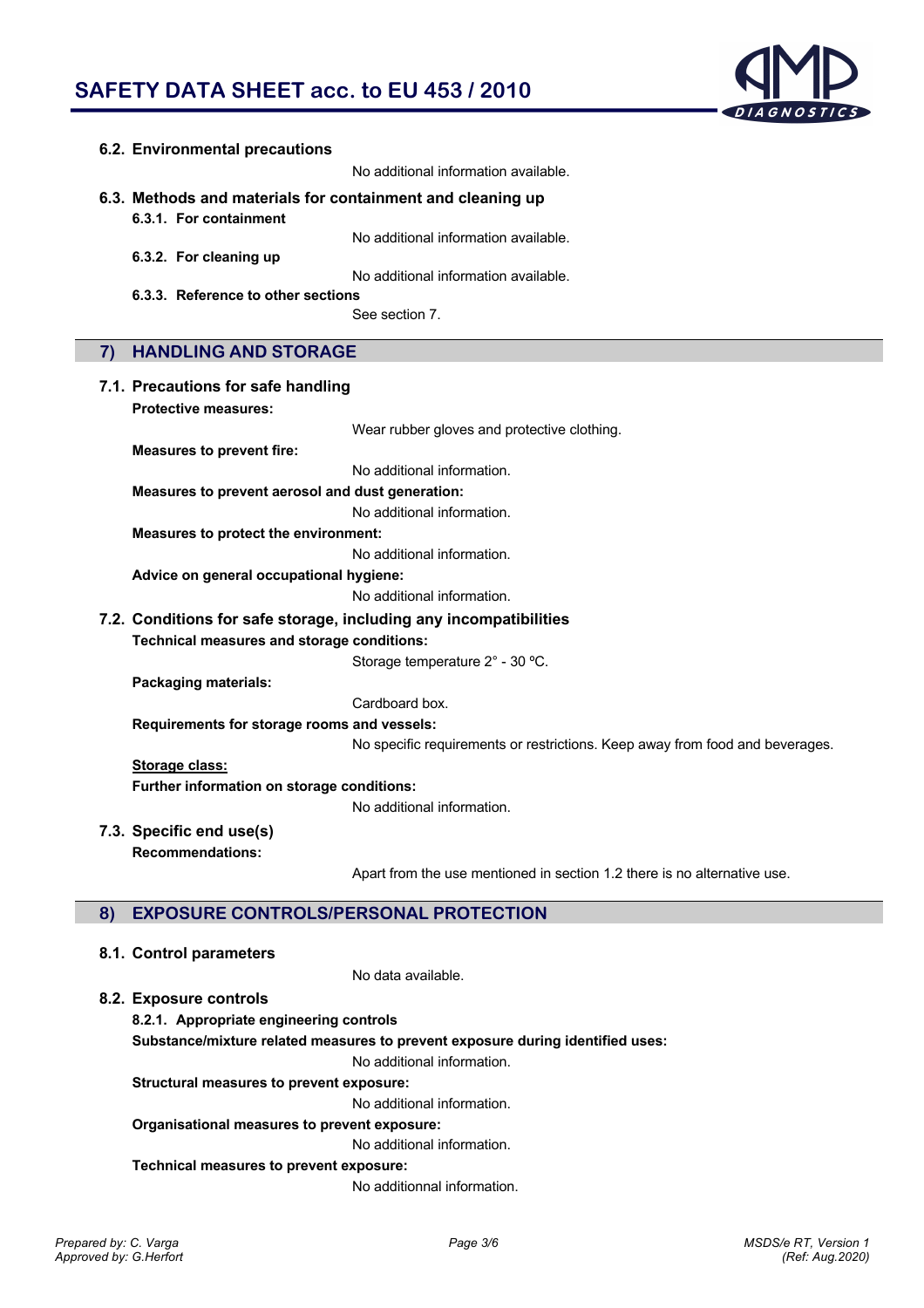

| 8.2.2 Personal protection equipment:                    |                                                               |  |  |  |
|---------------------------------------------------------|---------------------------------------------------------------|--|--|--|
| 8.2.2.1. Eye and face protection:                       |                                                               |  |  |  |
|                                                         | Use of face mask and face shield recommneded.                 |  |  |  |
| 8.2.2.2. Skin protection:                               |                                                               |  |  |  |
|                                                         | <b>Hand protection:</b> Wear disposable gloves.               |  |  |  |
|                                                         | <b>Other skin protection:</b> Personnel protective equipment. |  |  |  |
| 8.2.2.3. Respiratory protection:                        |                                                               |  |  |  |
|                                                         | Use of face mask and face shield recommneded.                 |  |  |  |
| Thermal hazards:<br>8224                                |                                                               |  |  |  |
|                                                         | No additional information.                                    |  |  |  |
| 8.2.3. Environmental exposure controls:                 |                                                               |  |  |  |
| Substance/mixture related measures to prevent exposure: |                                                               |  |  |  |
|                                                         | No additional information.                                    |  |  |  |
| Instruction measures to prevent exposure:               |                                                               |  |  |  |
|                                                         | No additional information.                                    |  |  |  |
| Organisational measures to prevent exposure:            |                                                               |  |  |  |
|                                                         | No additional information.                                    |  |  |  |
| Technical measures to prevent exposure:                 |                                                               |  |  |  |
|                                                         | No additional information.                                    |  |  |  |
|                                                         |                                                               |  |  |  |

# **9) PHYSICAL AND CHEMICAL PROPERTIES**

# **9.1. Information on basic physical and chemical properties:**

| <b>Property</b>                                | <b>Reagent R1</b> |
|------------------------------------------------|-------------------|
| Appearance                                     | Liquid            |
| Colour                                         | Colorless         |
| Odour                                          | Odorless          |
| Odour threshold                                | Not determined    |
| pH                                             | $7.8 \pm 0.1$     |
| Melting / Freezing point                       | Not determined    |
| Initial boiling point and boiling range        | Not determined    |
| Flash point                                    | Not aplicable.    |
| Evaporation rate                               | Not determined    |
| Flammability (solid, gas)                      | Not determined    |
| Upper / lower flammability or explosive limits | Not explosive     |
| Vapour pressure                                | Not determined    |
| Vapour density                                 | Not determined    |
| Relative density                               | Not determined    |
| Solubility(ies)                                | Soluble           |
| Partition coefficient: n-octanol / water       | Not determined    |
| Auto-ignition temperature                      | Not determined    |
| Decomposition temperature                      | Not determined    |
| Viscosity                                      | Not determined    |
| <b>Explosive properties</b>                    | Not explosive     |
| Oxidizing properties                           | Not determined    |

### **9.2. Other information**

No additional information available.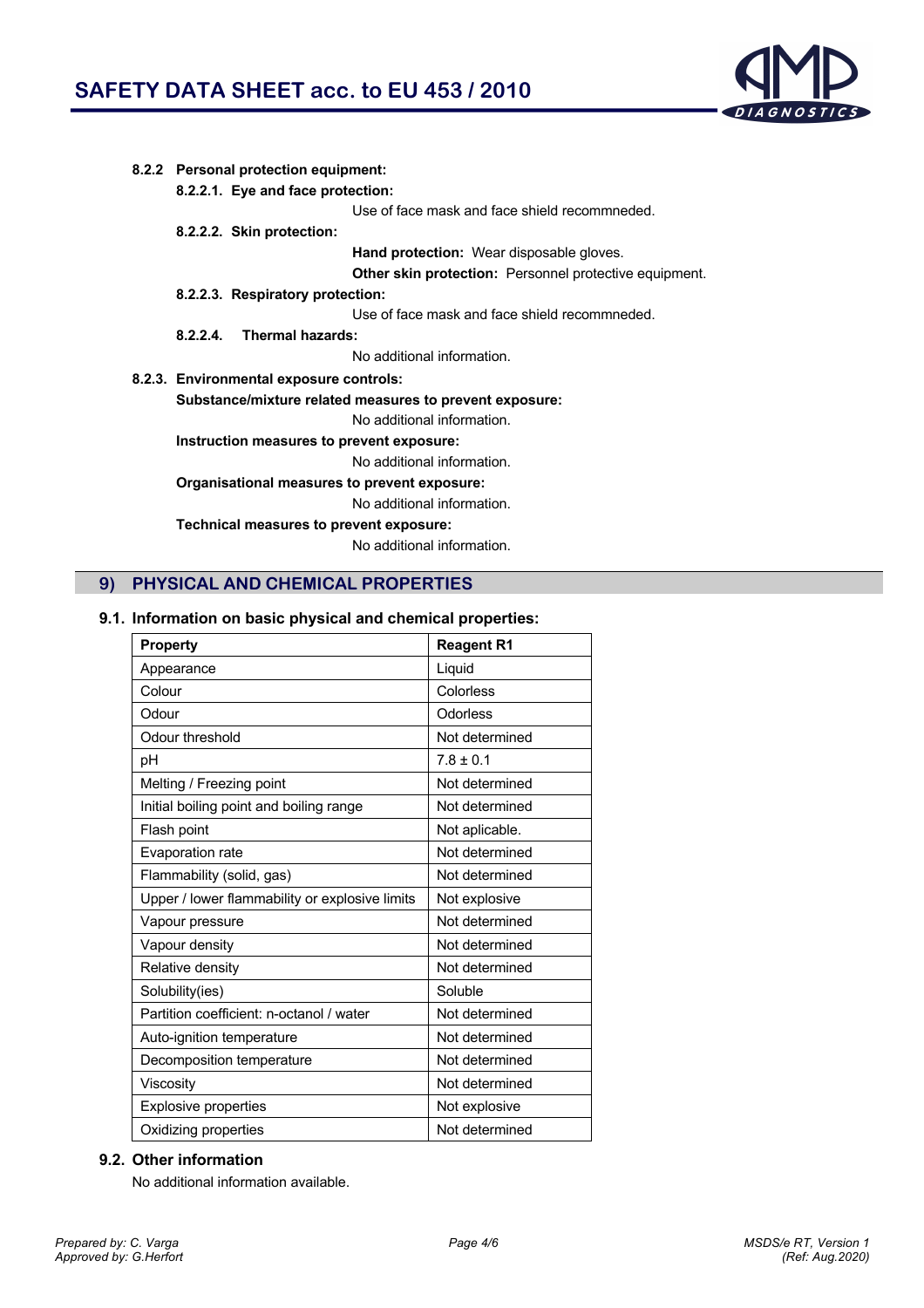

# **10) STABILITY AND REACTIVITY**

| 10.1. Reactivity                         |                                                                           |
|------------------------------------------|---------------------------------------------------------------------------|
|                                          | No available data.                                                        |
| 10.2. Chemical stability                 |                                                                           |
|                                          | Stable under recommended storage conditions during the entire shelf life. |
| 10.3. Possibility of hazardous reactions |                                                                           |
|                                          | Not known if used appropriately.                                          |
| 10.4. Conditions to avoid                |                                                                           |
|                                          | Strong acids, strong oxidising agents and high temperatures.              |
| 10.5. Incompatible materials             |                                                                           |
|                                          | Information not available.                                                |
| 10.6. Hazardous decomposition products   |                                                                           |
|                                          | Not known if used properly.                                               |
|                                          |                                                                           |

# **11) TOXICOLOGICAL INFORMATION**

### **11.1. Information on toxicological effects** Substances: Not applicable. Mixtures: Not applicable.

### **12) ECOLOGICAL INFORMATION**

**12.1. Toxicity**

Not applicable.

Ingredients are not expected to be resistant to biodegradation.

**12.3. Bio-accumulative potential**

**12.2. Persistence and degradability**

No available data.

**12.4. Mobility in soil**

The product is freely miscible in water.

**12.5. Results of PBT and vPvB assessment**

No available data.

**12.6. Other adverse effects**

Not known.

### **13) DISPOSAL CONSIDERATIONS**

#### **13.1. Waste treatment methods**

Test cassette and sample must be disposed off in complaince with local legislation.

| <b>14) TRANSPORT INFORMATION</b> |                 |  |
|----------------------------------|-----------------|--|
| 14.1. UN number                  |                 |  |
|                                  | Not applicable. |  |
| 14.2. UN proper shipping name    |                 |  |
|                                  | Not applicable. |  |
| 14.3. Transport hazard class(es) |                 |  |
|                                  | Not applicable. |  |
| 14.4. Packaging group            |                 |  |
|                                  | Not applicable. |  |